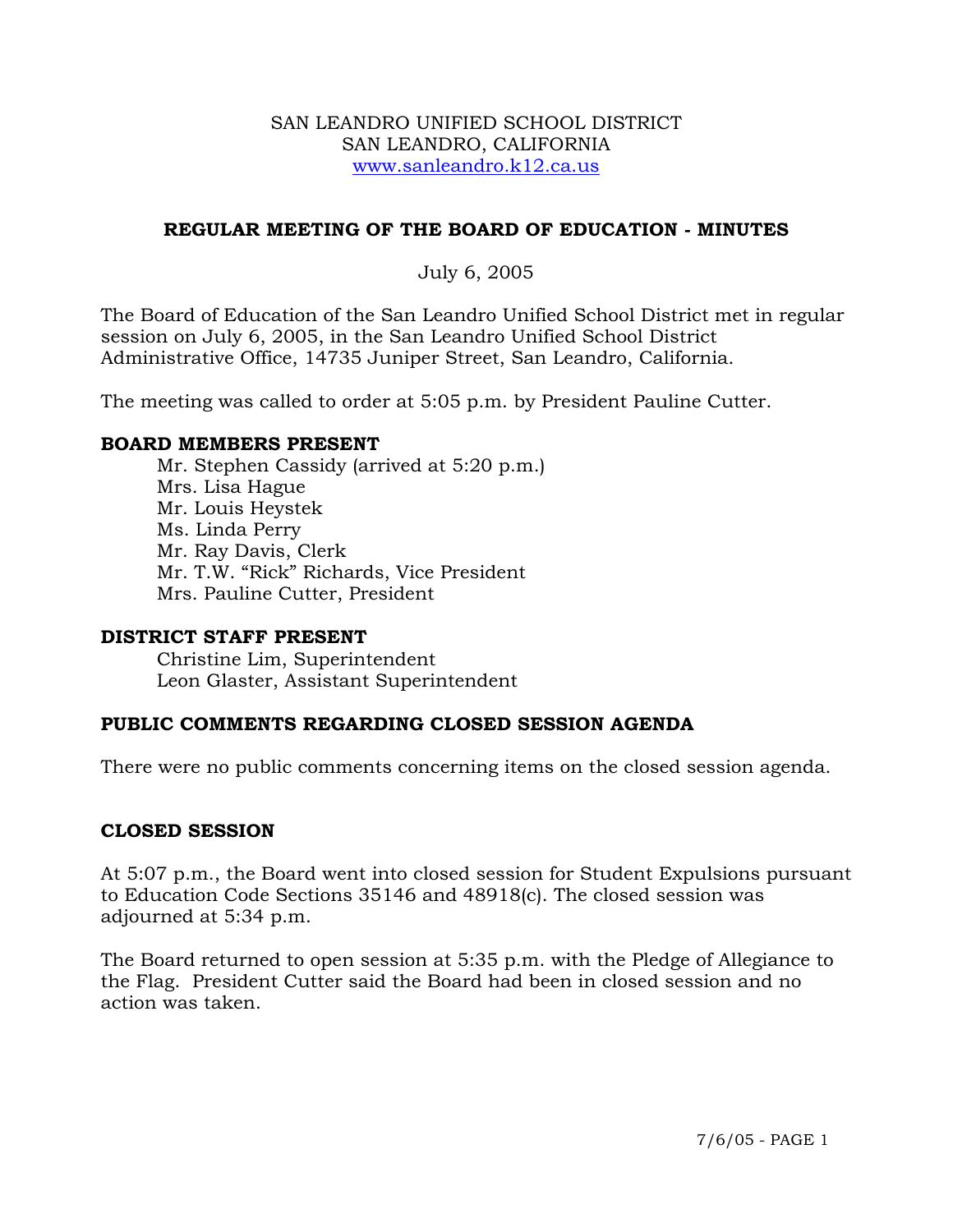## **CONSENT ITEMS**

Mrs. Hague requested to pull Consent Items 4.1-C and 3.2-C. Ms. Perry requested that Consent Item 3.1-C be pulled for additional language.

#### Business, Operations, and Facilities

#### 4.2-C Madison Portables Project

On a motion made by Mr. Davis and seconded by Mr. Davis, the Board approved Consent Item 4.2-C by a 7-0 vote.

#### Educational Services

#### 3.1-C Recommendation from Administrative Panel for Suspended Expulsion for Student E44-04/05

On a motion made by Ms. Perry and seconded by Mr. Richards, the Board approved the Administrative Panel's recommendation for suspended expulsion for student E44-04/05 with additional language in the replacement and rehabilitation plan with the following changes: *Director of Student Support Services will meet with the Principal, Vice Principal, and Counselor of the middle school to set up a monitoring plan and follow up,* action by a 7-0 vote.

3.2-C Proposed Stipulated Suspended Expulsion Order for Students E50- 04/05

> On a motion made by Mr. Davis and seconded Mr. Richards, the Board approved the recommendation from the Principal and Director of Student Support Services for stipulated suspended expulsion of student E50-04/05 by a 6-1 vote. Mrs. Hague voting no.

Business, Operations and Facilities

# 4.1-C San Leandro High School Growth and Renovation Project

Mrs. Hague asked about the consequences if the construction company failed to meet the completion date. Mr. Glaster said that they would be fined an "x" amount of dollars each day of the delay.

Mr. Cassidy asked about the quality of the bid as it was so much lower than the estimated cost of the project and the competitors' bid. He was also interested in what would be replacing the bleacher structure by the pool, once it was removed.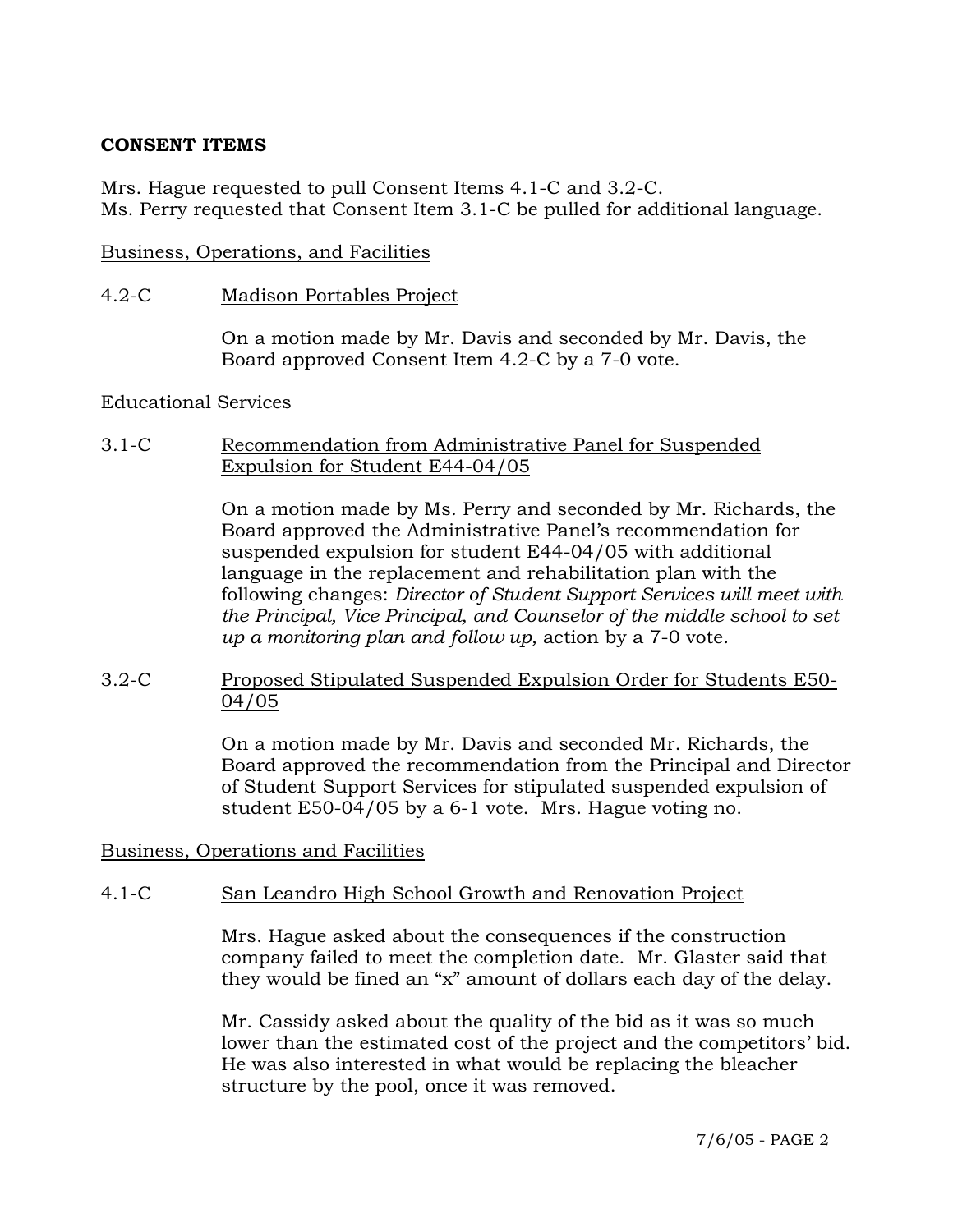Mr. Glaster explained that the low bid was pretty much what was expected and Vitton Construction was a San Leandro firm that did the modernization. Personal storage which was included in the architect's design, would replace the bleacher structure.

On a motion made by Ms. Perry and seconded by Mr. Davis, the Board approved the contract Bid Package No. 05-05 for Vitton Construction, for the San Leandro High School Growth and Renovation Project by a 7-0 vote.

# **DISCUSSION**

# **California School Boards Association Facilitated Discussion**

# Follow-Up Work on Team Building

California School Boards Association Governance consultant, Molly McGee Hewitt facilitated the follow-up work on team building. She reviewed her report from the February 23 and 24, 2005 Governance Workshop. Topics for this discussion included any progress that had been made towards the recommendations; development of protocols or processes as identified; future focus for the Board; and review of the criteria for the Superintendent's Evaluation in closed session.

Board members shared their perspective on the progress made since the Governance Workshop in February regarding Board Committee, their functions, structure, and reporting procedures; agenda development and placing items for consideration; roles and responsibilities of the Board and Board officers; study session and workshop meetings; and relationships with executive and site staff.

For the most part, Board members agreed that some progress and positive changes had been made; however, agenda planning process, codifying policies in writing, protocols, Board goals, and public decorum were areas that the Board still struggled with.

President Cutter said the Communication Committee was reconvened as a standing committee with Trustee Cassidy, committee chair, stating that the current purpose of the committee is to develop a communication plan not only to reinvigorate the District's communications in general, but to specifically focus on moving head with a parcel tax if the Board so chooses, adding that the committee was given a formal charge and was now included in the policy.

Mr. Heystek thought that the session helped him with the personal relationships of the group; there was more of a willingness to listen and a greater tolerance for descent.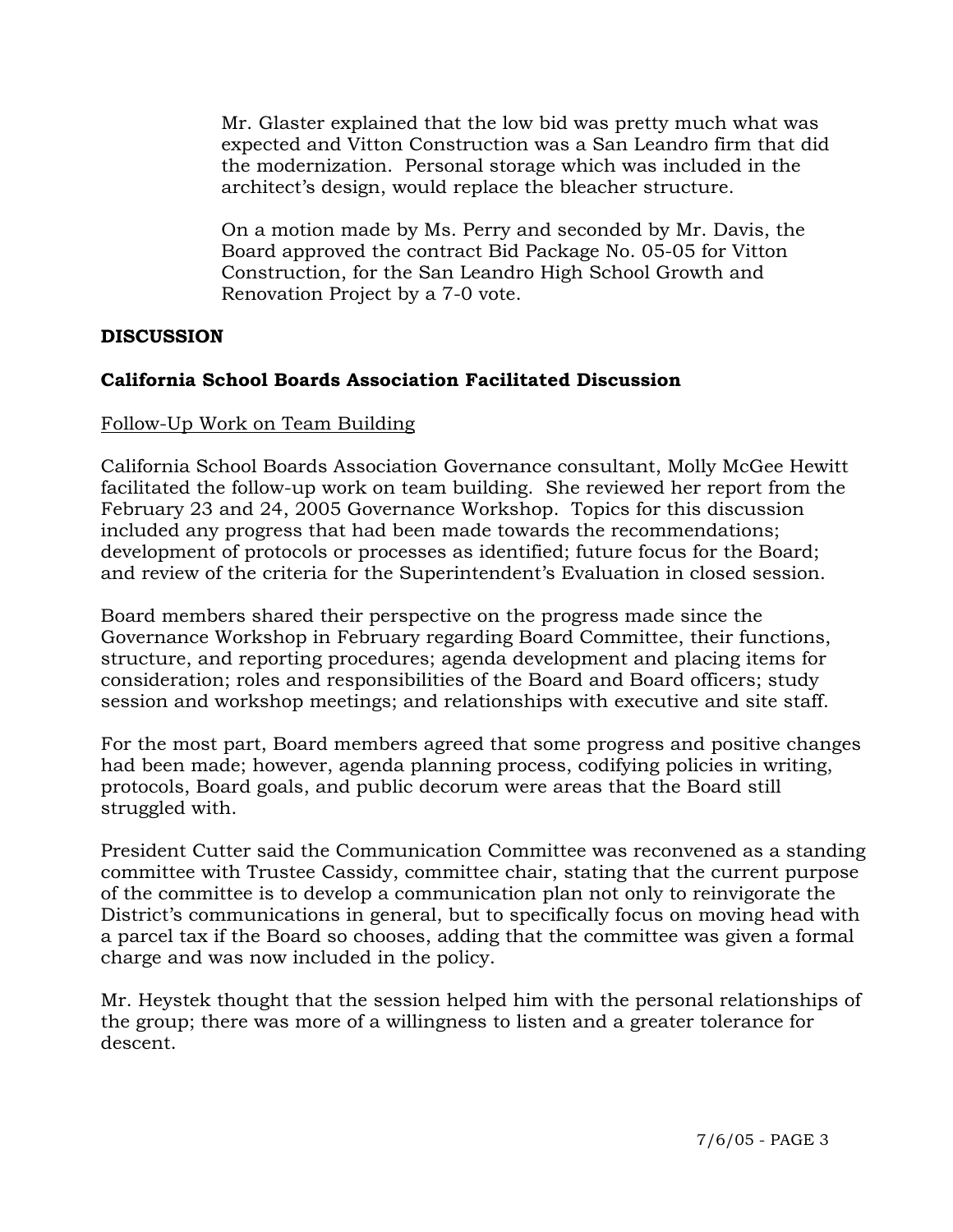Ms. Perry felt that a lack of time had prevented the Board from addressing and nurturing the Board development, and it was important that the Board show a united front in articulating their goals to the community.

Trustee Hague (newly appointed to the Board in February 2005), said that it would be an interesting experience to set Board goals. While she doesn't have a sense of it now, she felt that there was some desire for revenue enhancement, but without a clear articulation of specifics it was like putting the "cart before the horse."

Mr. Cassidy, who was elected to the Board in 2004, was confident that since the contract settlements were behind them for now, the Board and staff could focus on the parcel tax including his desire to advocate for a community workshop to receive input and identify uses for the parcel tax as well as the long term interest of the students and District.

Mr. Cassidy thought re-identifying the vice president's role in the agenda planning process, and allowing the majority of committee members to formulate their own meeting agenda were positive changes, adding that while there will be disagreements along the way, the Board was doing well in addressing them.

Mr. Davis, newly elected to the Board in 2004, had been laboring under the goals of a previous Board and was looking forward to the opportunity of establishing the goals of the current Board, and formalizing the protocols, keeping in mind the need for consistency in the process.

Mr. Richards felt the working relationship between the members was better; however the Board still needed to develop their short and long-term goals as well as the protocols and ways to work together to accomplish them.

With the inclusion of the vice-president in the agenda process, Mrs. Cutter thought it was difficult to accommodate the parties, thus adding frustration to the process. She mentioned the need for distinction between crucial or non crucial information to be better defined.

Periodically the facilitator, Mrs. McGee-Hewitt, would interject thoughts, observations, and examples to better guide the Board with their endeavors to develop strong collegial and respectful relationships with each other such as looking at their operations and asking themselves if their work and leadership moving the District forward was to the betterment of the District, or an impediment to the District.

It was Ms. McGee-Hewitt's opinion that emails, in addition to it being very easy to misread their intent, were causing Boards some significant legal issues because in some places they are viewed as "serial voting". She stated that CSBA recommends that emails be used as an information source (factual) as opposed to asking for any opinion.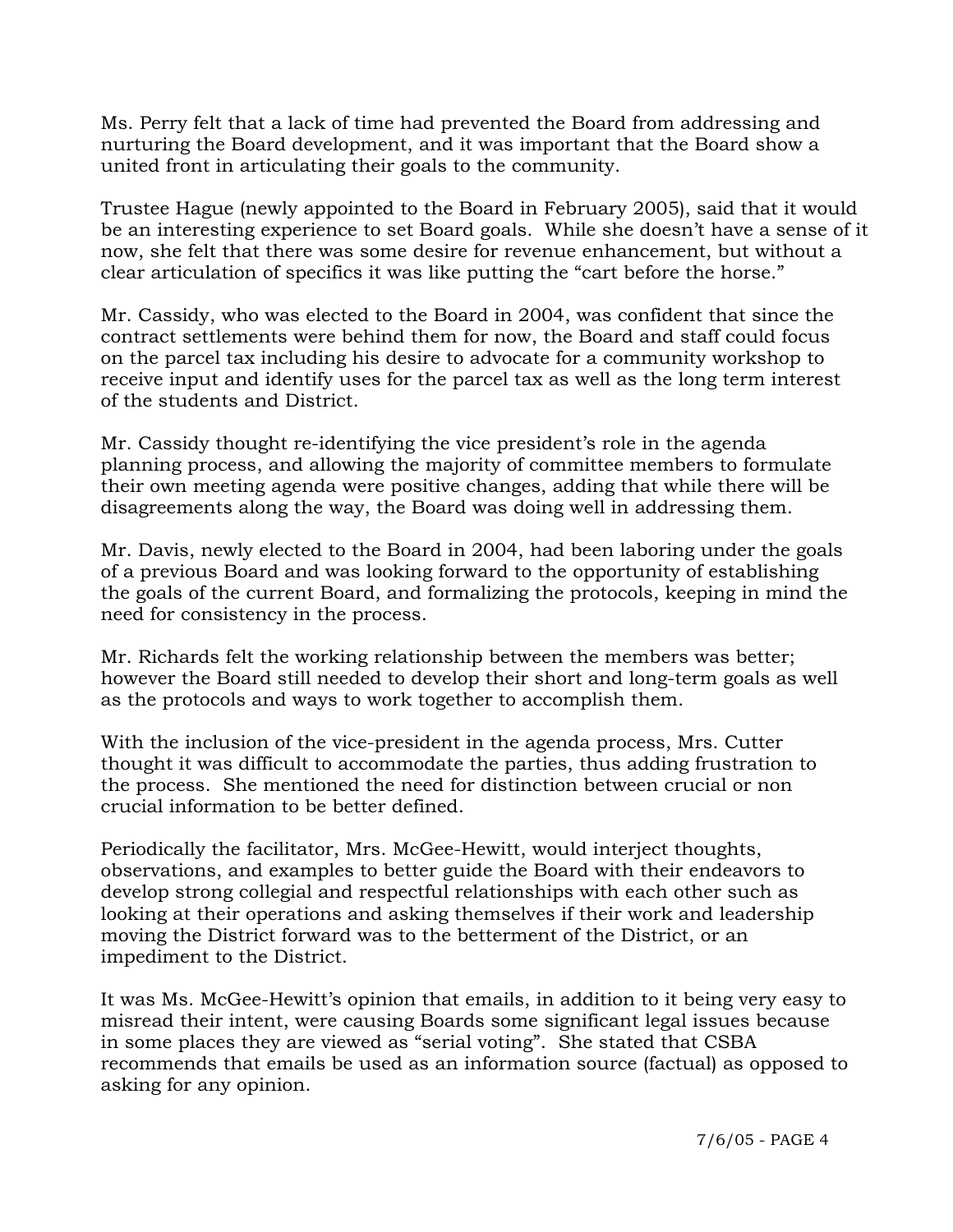The discussion continued regarding Board meeting decorum specifically focusing on time spent on agenda items, and showing respect for the Superintendent, staff and each other in the public forum.

Mrs. Cutter felt that the Board spent too much time arguing over the "process" and not the "product" in the public forum, thus losing site of the focus.

Mr. Heystek stated that while the level of cooperation had improved both visibly and internally, he would like to see the Board work on their "people skills" not only for the public but for staff. He has noticed staff members "shuddering" or bracing themselves when they appear before the Board and he thought the Board could do a better job in preparing themselves with questions that are germane to the presentation or to ask questions ahead of time.

Mr. Davis reiterated his concern of "no surprises", and the importance of, whenever possible, providing staff with questions before hand so that they could be better prepared to respond.

Mr. Cassidy saw it as a disservice to each other when members criticize each other when they are speaking under Board comments.

Mrs.McGee-Hewitt suggested that Superintendent Lim send her a tape of a Board meeting and she would provide feedback; in the meantime, she recommended a "Time on Task" analysis which would help the Board realize where and how they were spending their time at the meeting and on agenda items and focus on maximizing the use of their time.

Superintendent Lim said that this had been a challenging year. With new Board members joining in December as well as February, quality time needed to work as a team was lacking. It also had been very frustrating to her because the protocols are not in place, which is the basic foundation of how we develop as a team. She described the Board meeting as "her classroom", where she sets the agenda and/or lesson plan, and executes it; however in her opinion it never seemed to be "good enough". She agreed with Trustee Heystek on the "cowering" of the staff, because lack of clarify about protocols, expectations etc. While she understood the intent of the agenda planning process, it had been cumbersome due to the scheduling of the meeting, and lack of understanding of what the Superintendent's job entails.

Ms. Lim stressed that in order to become a successful governance team, we needed to develop protocols that would help us develop our relationship could not be put off.

It was the facilitator's experience that groups who do not establish protocols, or are constantly changing protocols, are never satisfied with their meetings and feel that they have not accomplished anything, adding that protocols foster open communication by giving everyone a equal playing field, so when you proceed to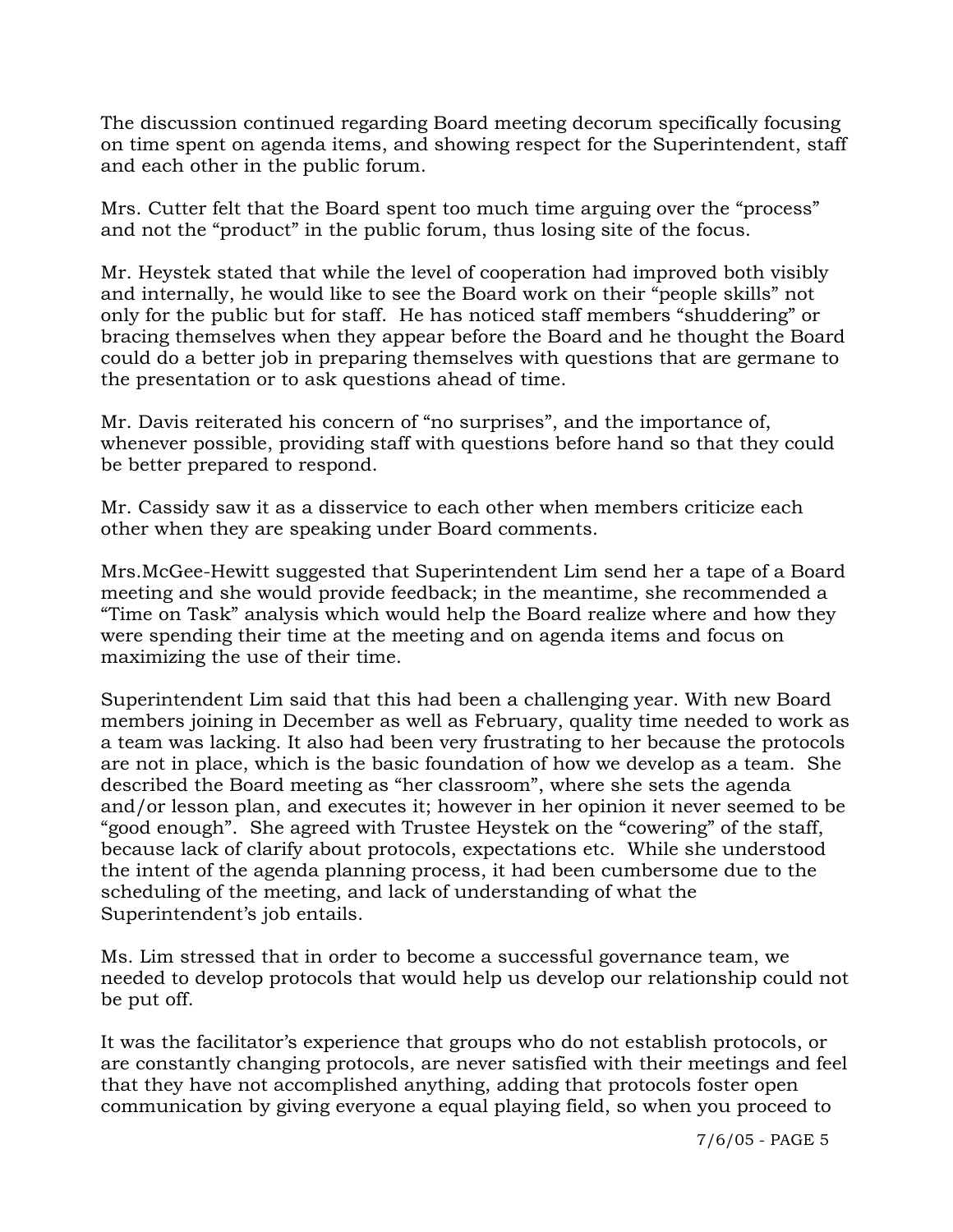hold the Superintendent and staff accountable it is based on professionalism and what has been accomplished rather than a relationship issue.

Mrs. Hague found it frustrating when veteran Board members would asked "What can I help you with?", or "what do you want to know?", when in fact she didn't have any idea at this point in time. She described it as "meta-cognition" knowing what you know and knowing what you don't know.

Ms. Perry said that our Board was unique in that it was a Board of seven as opposed to a five-member Board. She felt that efforts had been made in improving the decorum of the meeting; however they regress occasionally.

Mr. Davis thought that everyone was interested in the overall goal of setting aside quality time to discuss the "real" issues; and find other ways of addressing the more mundane or routine items.

Ms. McGee-Hewitt alluded to the Superintendent's comment regarding the challenges of this year and the frustration of the feeling that it's not "good enough", or never having met the expectation. She said that this was not at all uncommon with Superintendents; however in Districts where there was stability in terms of a working relationship between the Superintendent and Board, even though there would be professional disagreements of opinion, there wasn't great frustration over a long period of time because they just stopped trying to meet the needs.

In response to Mr. Heystek's question regarding how to create a culture of having the courage to raise issues without being badgered, Ms. McGee-Hewitt shared an example, "Time plus truth equals trust", explaining that over a period of time if you can be honest and share honesty, then you can build trust with each other. It is also important the group practices "extreme courtesy" towards one another in public about how we ask the questions, remembering to say "your sorry" when you act inappropriately, adding that it does take a period of time and an agreement by the group to accomplish this.

Ms McGee-Hewitt was happy to say that tonight the Board echoed an interest in developing a culture of coming together; but until we agree to a "game plan" about how we are going to operate and have agreed-upon goals, that will not happen, and right now everyone has different missions and expectations.

Mrs. Hague felt that as a new Trustee it was difficult to step into someone else's agenda, particularly if it's not a shared agenda.

Mr. Cassidy said that he was looking forward to the Board developing the goals and acting as a team to accomplish them; suggesting that by not practicing "extreme courtesy" in public towards not only staff but each member as well, it sometimes prevents us from moving forward and building that trust. .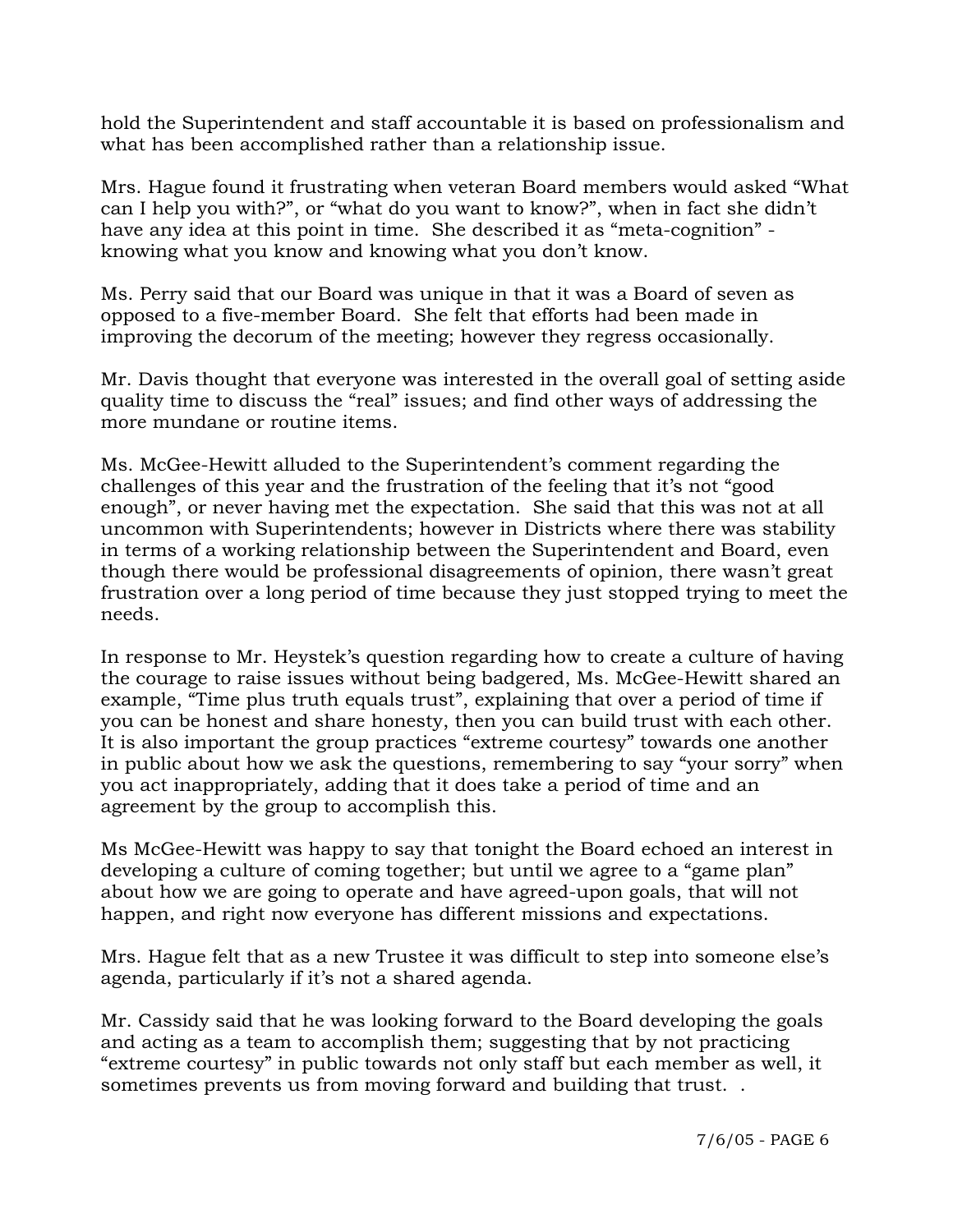Mr. Heystek reminded the Board that in his first years of his term, he was accused of being too verbose and echoed Mr. Cassidy's thought that a process needed to be established where we respectfully hear Board members who may have more to say on any issue, keeping in mind the hour of evening.

At the conclusion of the discussion, Ms. McGee-Hewitt said that she would review the 9000 series of the District's policies, and outline suggested protocols i.e. Public Comment and Testimony at Meetings; Identification of Boar Goals to Agenda Items and District Progress; Public Behavior and Decorum at Board Meetings; Board Member Attendance at Continuing Education Programs; Format and Procedure for Superintendent Evaluation, adding if Board members had additional protocols of interest to them, let her know and she would include them.

To insure future success, Ms. McGee Hewitt recommended

- Developing a "Unity of Purpose" where the group identifies what they want to accomplish, what they believe in, what they stand for and how they want to be perceived in the community as a governance team, before setting goals with the Superintendent.
- Completing the development of our own District Governance Handbook (she will outline questions that need to be asked and developed before the District's next goal setting process).
- Formally adopting the CSBA Professional Governance Standards and ACSA/CSBA Professional Superintendent Standards (Ms. Perry said that had been done a number of years ago; however, Ms. McGee-Hewitt said that CSBA suggests adopting them annually.
- Participating in a Board Self Evaluation process prior to the Evaluation of the Superintendent.

Mr. Cassidy requested a breakdown of how many five-member vs. seven-member school boards there were in Alameda County. He also wondered if our Board might be more effective if there were only five members.

Having worked for both configurations, Ms. McGee-Hewitt said it was a lot easier working for five rather than seven; however, there were different dynamics and that the number of members was not always based on the size of the district, for example, San Diego Unified, which is the second largest district in the state, has only five members and there are some districts that only have three members.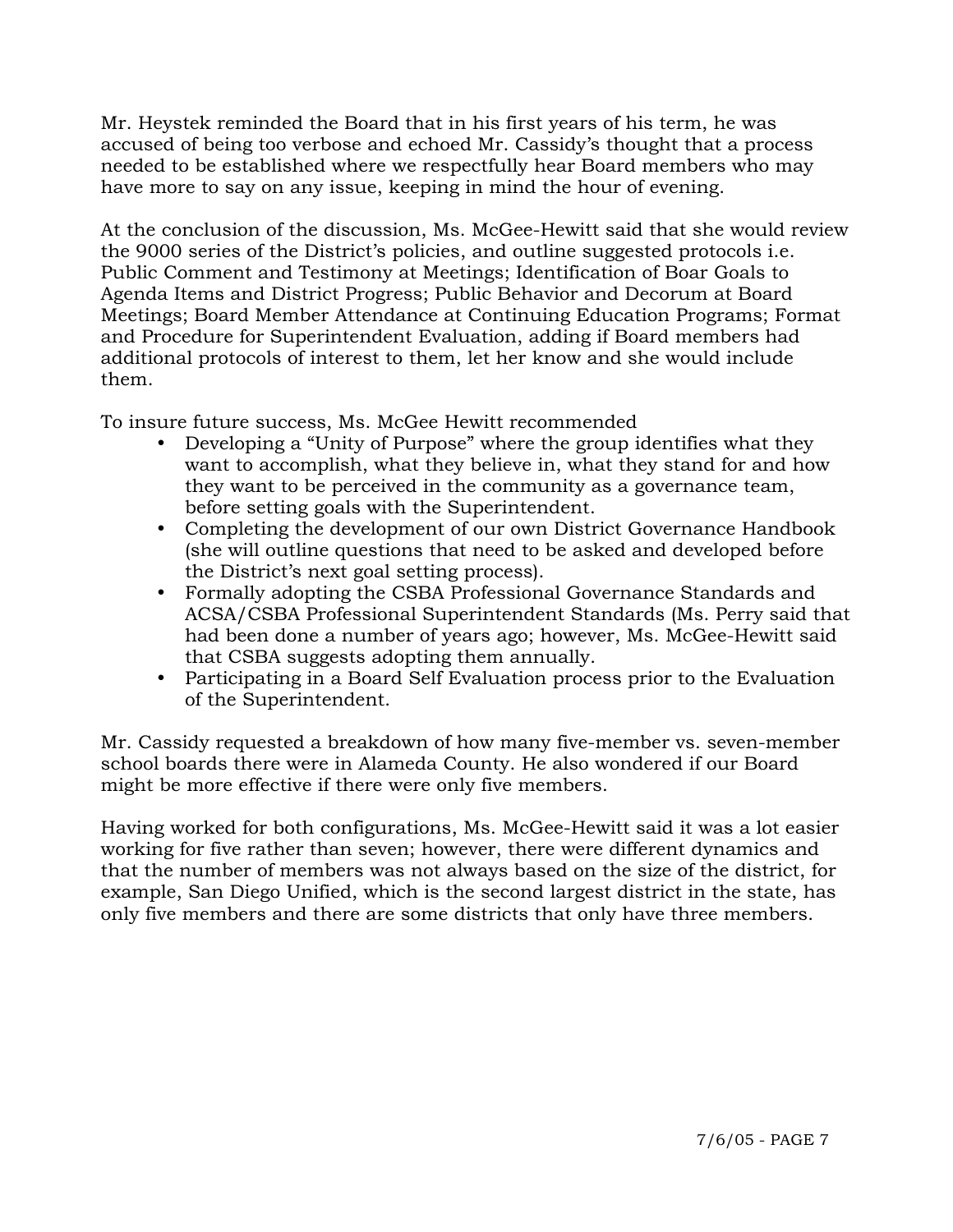# **PUBLIC TESTIMONY ON NON-AGENDA ITEMS**

None

# **ADDITIONAL SUGGESTIONS AND COMMENTS FROM BOARD MEMBERS**

None

The Board went into closed session at 7:50 p.m. for Public Employee Performance Evaluation, Title: Superintendent's Evaluation pursuant to Government Code Section 54957. The Board returned to open session at 9:30 p.m. President Cutter said the Board had been in closed session and no action was taken.